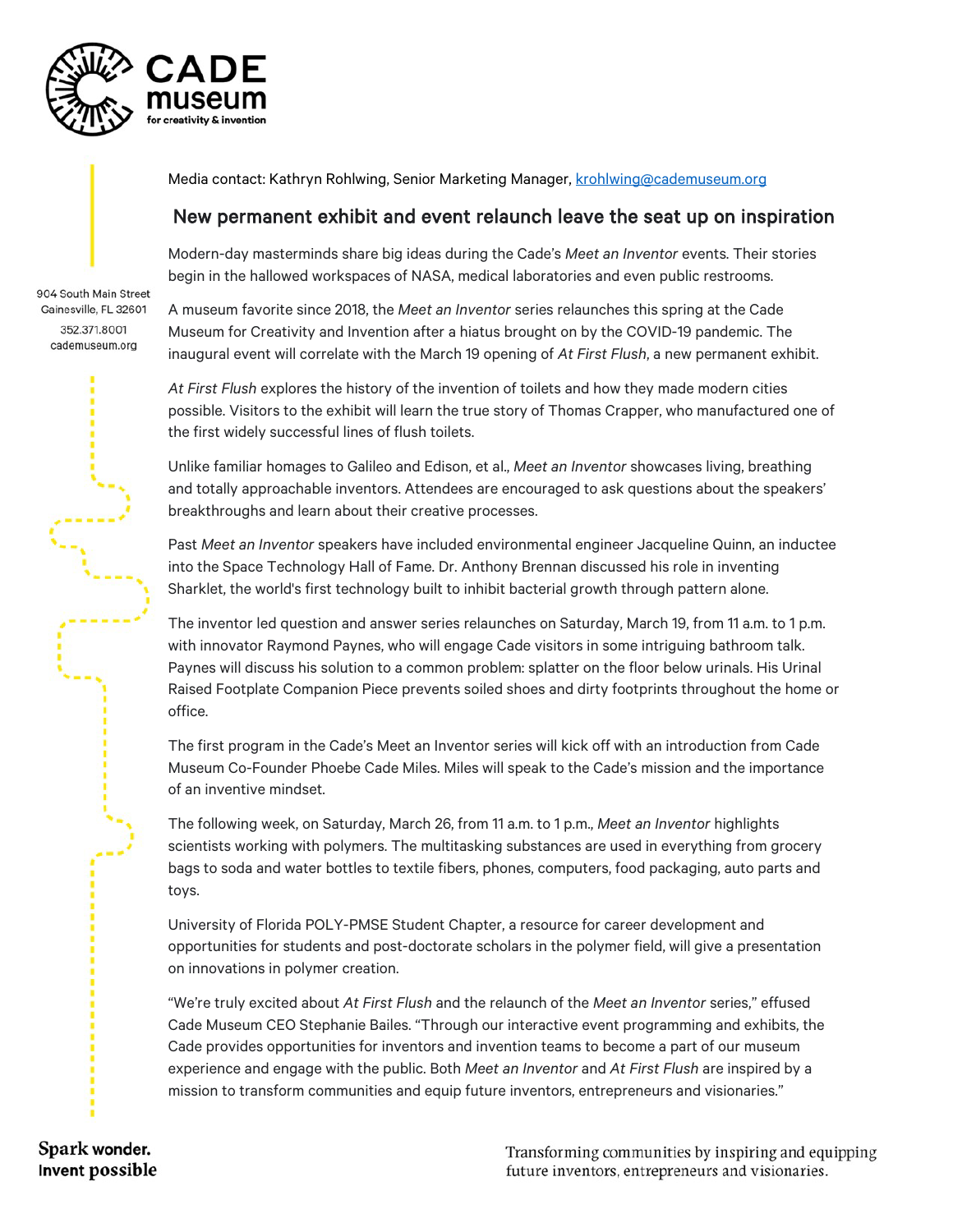

The Cade Museum will present scientists, doctors and other STEAM-powered innovators in the *Meet an Inventor* series on various Saturdays throughout the year. During the program, the inventors will share their technology, invention, or research with museum guests in the Rotunda of the Cade Museum from 11 a.m. to 1 p.m. Check cademuseum.org to find out when inventors will be in the museum. Registration is not required; it is included with museum admission.

904 South Main Street Gainesville, FL 32601 352.371.8001 cademuseum.org

*At First Flush*, meanwhile, ponders the science of soap and introduces visitors to NASA's Zero-G toilets, which help astronauts go boldly where no human has gone before. See the exhibit anytime during museum operating hours: noon-5 p.m. Thursday and Friday; 10 a.m. to 5 p.m. Saturday and Sunday.

## About the Cade Museum

The mission of the Cade Museum for Creativity and Invention in Gainesville, Florida, is to transform communities by inspiring and equipping future inventors, entrepreneurs, and visionaries. Named after Mary Cade and her husband, Dr. James Robert Cade, the lead inventor of Gatorade, the project has been spearheaded by their daughter, Phoebe Cade Miles, and her husband, Richard Miles, since 2006. They encourage the development of innovation ecosystems through the Cade Prize for Innovation, the Cade's proprietary Innovation Education learning framework, and the 2018 opening of a 21,000 sq. ft. hands-on learning museum designed to promote the development of an inventive mindset which the Cade calls Inventivity™. The Cade believes every person should have access to the right to invent and innovate inherent in the DNA of the United States and works diligently in outreach efforts to bring this understanding to all, with an emphasis on the underserved. To learn more about the Cade Museum visit [cademuseum.org.](http://cademuseum.org/) 

###

Spark wonder. Invent possible

Transforming communities by inspiring and equipping future inventors, entrepreneurs and visionaries.